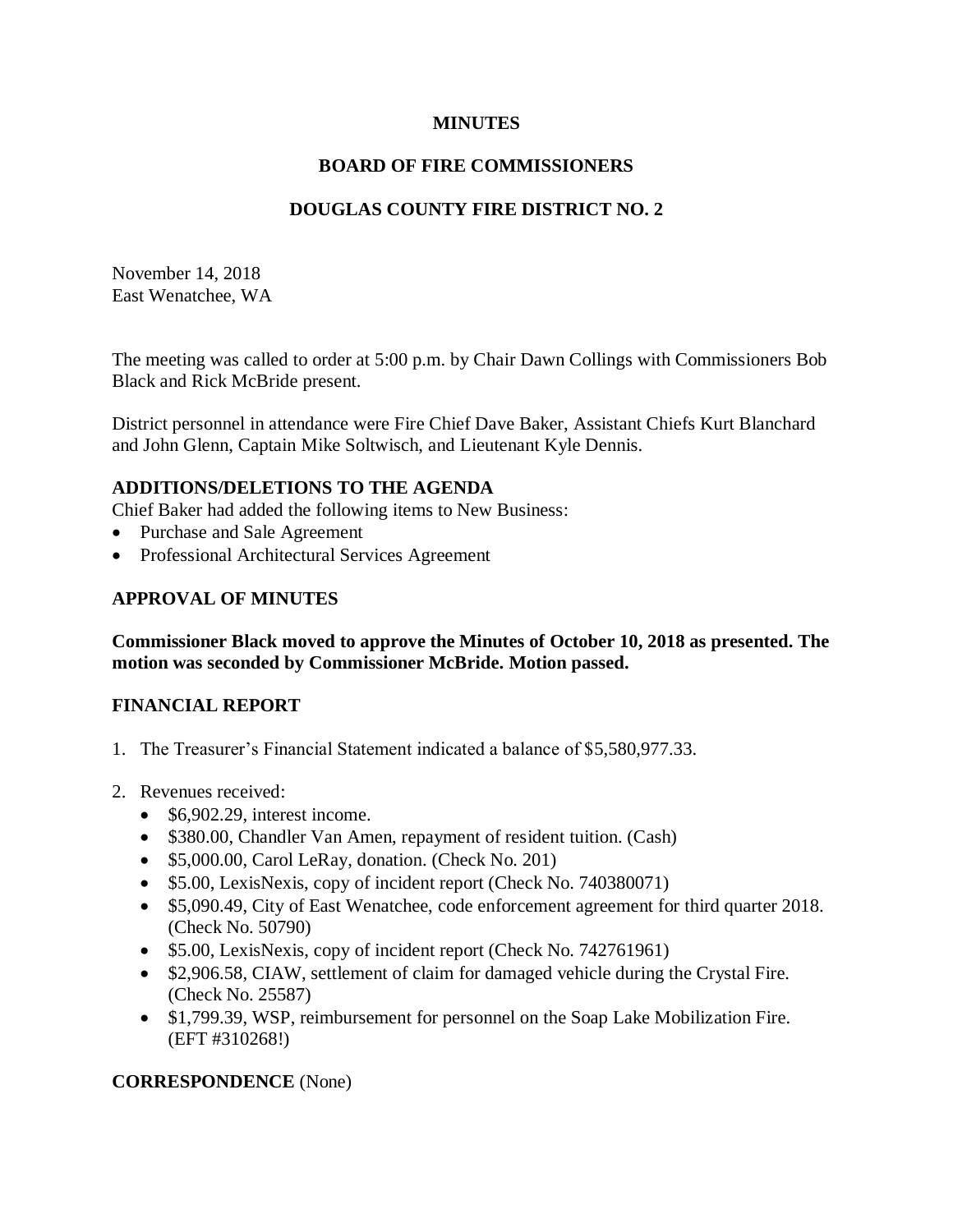# **STAFF REPORTS**

## **Chief:**

- Notice had been received that the application for the SAFER Grant was turned down. An explanation with suggestions for future reference followed.
- Chief Baker had been invited to a recent council meeting in Rock Island to address concerns over response times. Since no one from the public attended, he was able to have good discussion directly with the council members.
- Investigation of the Crystal Fire had been completed, findings were still not released yet.
- BNSF payment for suppression of the train-caused wildland fire in July 2017 was still pending. It was expected in the next couple weeks.
- Repairs to the new rescue and command vehicle were anticipated to be completed in the next two weeks.
- The agreement would be renewed with the Department of Natural Resources for the next three years.

**Training:** (No report. Assistant Chief Phillips was at a critical incident debriefing.)

# **Recruitment/Retention Officer**:

- The testing process for new volunteers was almost finished, narrowing down the field to eight successful applicants.
- Washington State Patrol had proposed a regional recruit academy and would pay instructors to conduct it over twelve weekends. Participants would have the opportunity to earn their Firefighter 1 and Haz-Mat Certifications. Douglas County Fire District No. 2 would host this year.
- Chief Glenn had attended the council meeting in Rock Island with Chief Baker. He spoke about a recruitment effort for volunteers focused on the Rock Island area.
- Recruits graduated from the fire training academy on November 2. The District was well represented with participants earning several awards. It was noted that they were competing against firefighters already hired.
- Volunteer Resident Cole Clark had completed his two-year obligation and was moving to resident housing at the airport. His status had changed to part-time firefighter. Lieutenant Kyle Dennis was working with the new residents at the airport interested in ARFF.
- The public newsletter was expected to be arriving in mailboxes soon. It included articles on outdoor burning, fire prevention during the holidays, pictures taken at open house and a letter from Chief Baker. It would also be posted on the website.

(Firefighters Cody Shelton and Colton Sackman entered the meeting.)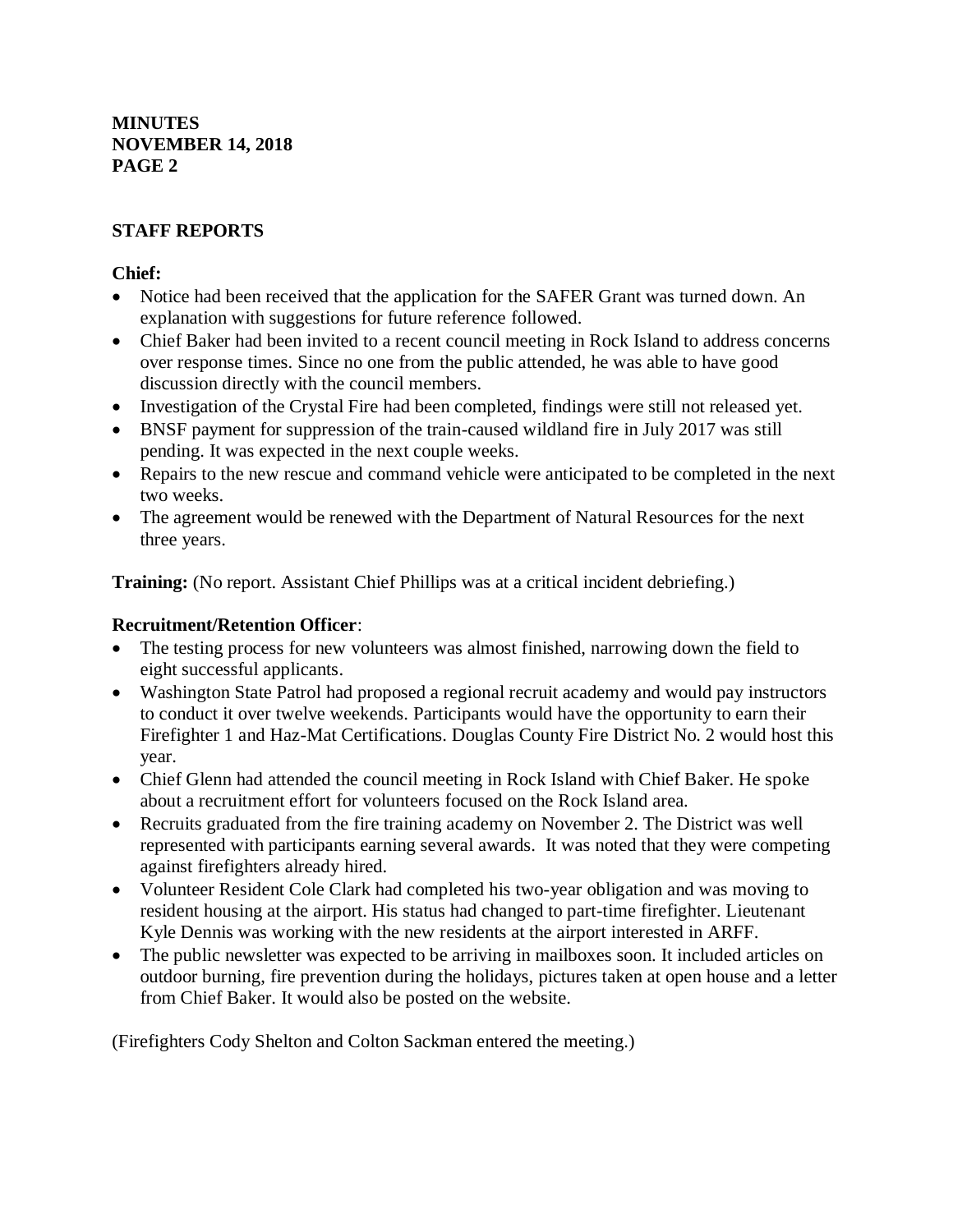## **Fire Marshal:**

- Company inspections were on track to finish by the end of the year. There were several violations to correct. Firefighter Cody Shelton was credited for streamlining a paperless process.
- Using TEGRIS, the database for sprinkler and hood systems, had been effective in reducing the number of issues out of compliance for over 100 days from 168 to 49.
- Developments moving forward included Intergate, Chamberlain Distributing, McDougall & Sons, Plaza Apartments, and the new law and justice building. Spanish Castle was expected to start in the spring.
- Firefighter Scott White was developing a hydrant program planned for implementation in the spring.
- Having met with the designers of the District's website, enhancements coming soon would include auto-emails and newsletters.
- Red Cross would be conducting a class this week on installations as part of a regional grant program for 800 smoke alarms started by Fire Chief Arnold Baker, Chelan County Fire District No. 5. The grant automatically renews when requirements are met, with a 5% match. Douglas County Fire District No. 2 would be focusing on the Rock Island area.
- Chief Blanchard was working towards his certification for Inspector II, it was 75% completed. He also wanted to obtain certification for evidence collection, but first needed a class on fingerprinting.
- An incident involving a school bus with several children on board had occurred recently. There were no serious injuries. Fire crews worked flawlessly; there were enough resources. Take-aways included tightened expectations from the school with incident command, the need for better tracking of multiple children and improving communication with parents.

(Firefighter Herb King and Chelan County Fire District No. 1 Fire Commissioner Doug Miller entered the meeting.)

# **UNFINISHED BUSINESS**

1. 2019 Budget: The final 2019 budget had been distributed to board members. It was advised that the assessed valuation of the District had increased 9%. Changes made included:

- An additional \$750,000 transfer to reserves for Apparatus/Equipment and Fire Stations. The effect on carry-over in the Expense Fund would be a reduction down to an estimated 38.19%.
- An allocation of \$48,000 into the account for Liability Insurance.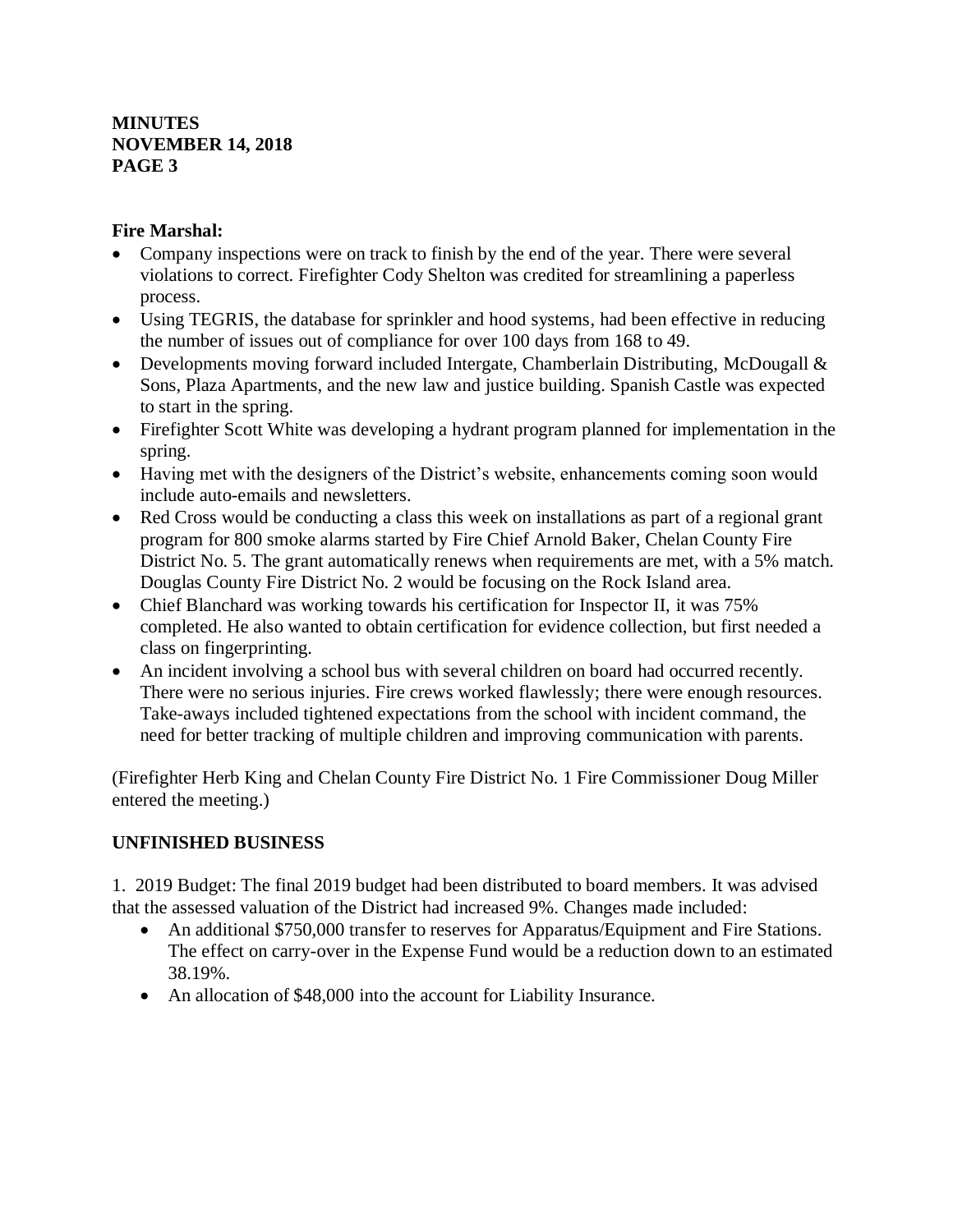#### Budget Hearing - Revenues

In compliance with RCW 84.55.120, Chair Dawn Collings opened a public hearing on the anticipated revenues for the 2019 Expense Fund Budget at 5:40 p.m. Revenue sources totaling \$7,855,088 were reviewed as follows:

| <b>Beginning Estimated Balance</b> | \$3,436,550             |
|------------------------------------|-------------------------|
| <b>Real/Property Taxes</b>         | \$5,741,040             |
| Contracts                          | 62.498<br><sup>S</sup>  |
| Sale of Surplused Property         | 10,000<br>$\mathcal{S}$ |
| Transfers Out – Reserve Fund       | (\$1,395,000)           |

There being no comments, Chair Collings closed the hearing at 5:45 p.m.

**Commissioner Black moved to adopt Resolution No. 11-14-2018A, approving the request for 2019 of \$5,741,040.44 for the regular levy at the rate of \$1.25 per \$1,000 assessed value, the fourth of six years under Proposition No. 1 – Increase in Regular Property Tax Levy for Fire and Emergency Services, and adopting budgets for the Expense Fund-\$7,855,088 and Reserve Fund-\$3,310,800. Commissioner McBride seconded the motion. The motion unanimously passed.**

**Commissioner McBride moved to adopt Resolution No. 11-14-2018B, authorizing an increase of the regular levy due to substantial need which included hiring additional firefighters, adding resident firefighters, sufficient funding of increased operational costs, and capital purchases of fire apparatus, equipment and land. Commissioner Black seconded the motion. The motion unanimously passed.**

2. District Policies: The Commissioners had been asked to review Sections 10, 11 and 12 of the policies drafted by Lexipol. Chair Collings commented that they were basically standard, nothing alarming. Commissioner McBride added that the services of Lexipol were worth the cost and appreciated the timely updates as the laws change. Board members were asked to review Sections 1, 2 and 3 for the December meeting.

#### **NEW BUSINESS**

1. *The 2019 Employer Application and Eligibility/Contribution Forms* were authorized for continued participation in the WFCA benefit program.

**2. Commissioner Black moved to add Kristine J. Felty as an authorized signer on the Advance Travel and Revolving Fund checking accounts at Cashmere Valley Bank. The motion was seconded by Commissioner McBride. The motion unanimously passed.**